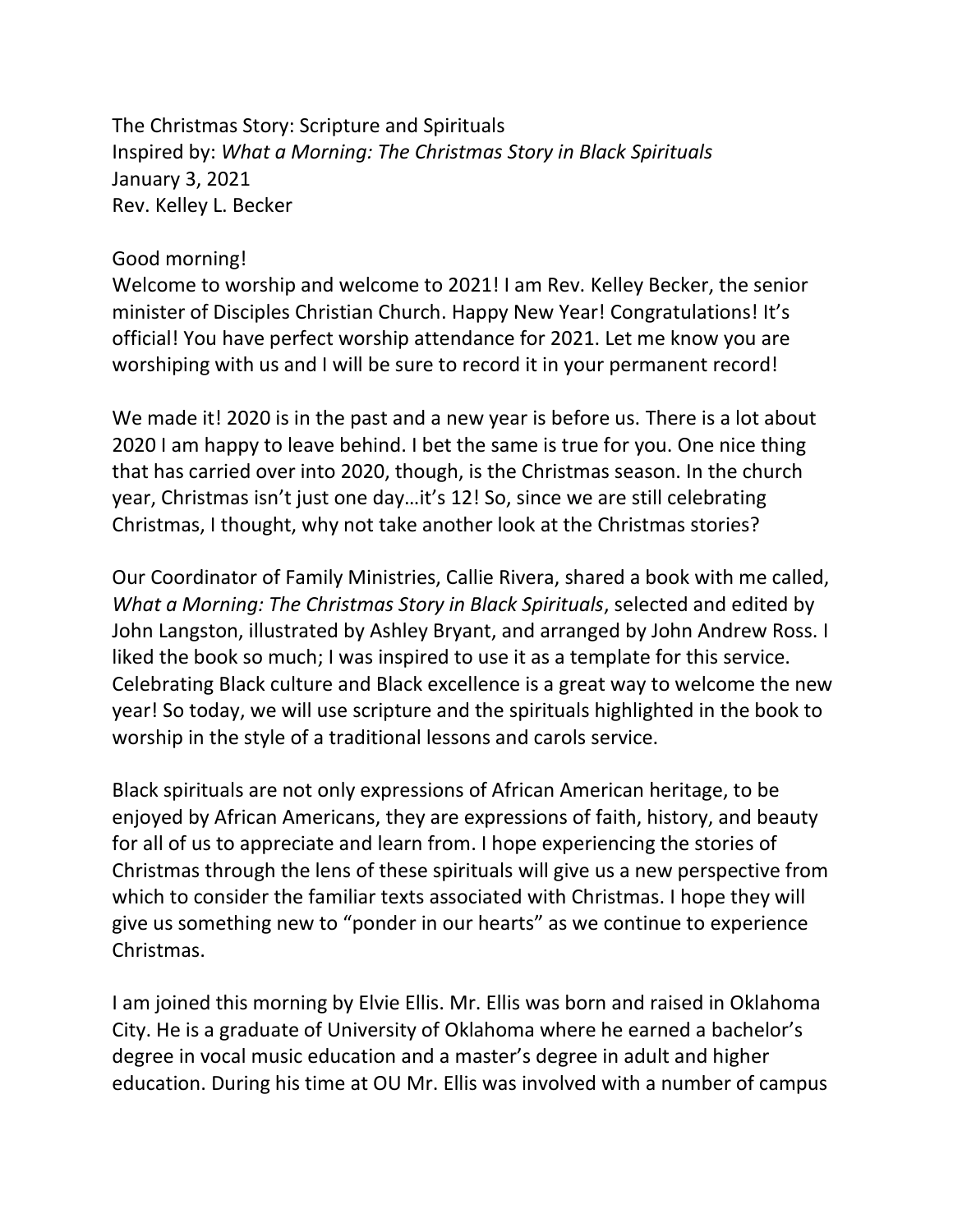organizations and was also named the 2012 Homecoming King - he was the first African American at the university to receive that honor.

Since his time at OU, his work has been both here in Oklahoma and across the pond in London. In May 2019, he was invited to be a featured soloist in "The Best of...Rock Musicals" directed by Hugh Wooldridge, in London. Here in Oklahoma, he has been seen as Riff Raff in The Rocky Horror Show, Charles Clarke in Titanic, Bunsen in Disney's Newsies, and Phinneas T. Lightspeed in Curious George: The Golden Meatball, all at Lyric Theatre of Oklahoma. Outside of theater, Mr. Ellis loves leading worship, doing mission work in Haiti, dabbling in graphic design, and coordinating summer camps for young people. We welcome Elvie Ellis to worship this morning. I am grateful for our Director of Music Ministries, Alex Rivera, whose hard work made Mr. Ellis' presence with us possible.

Thanks for joining us this morning! Let's begin by joining our hearts in prayer:

In the year ahead, God of New Beginnings, stretch our souls and move us into new awareness of the human family, their needs and longings of our neighbors.

Make these into our needs, our longings so we continue to move from our small selves to a deeper sense of community where our resolutions reflect our interdependence.

Help us recognize the possibilities you have offered to us as your people, so we can commit to practice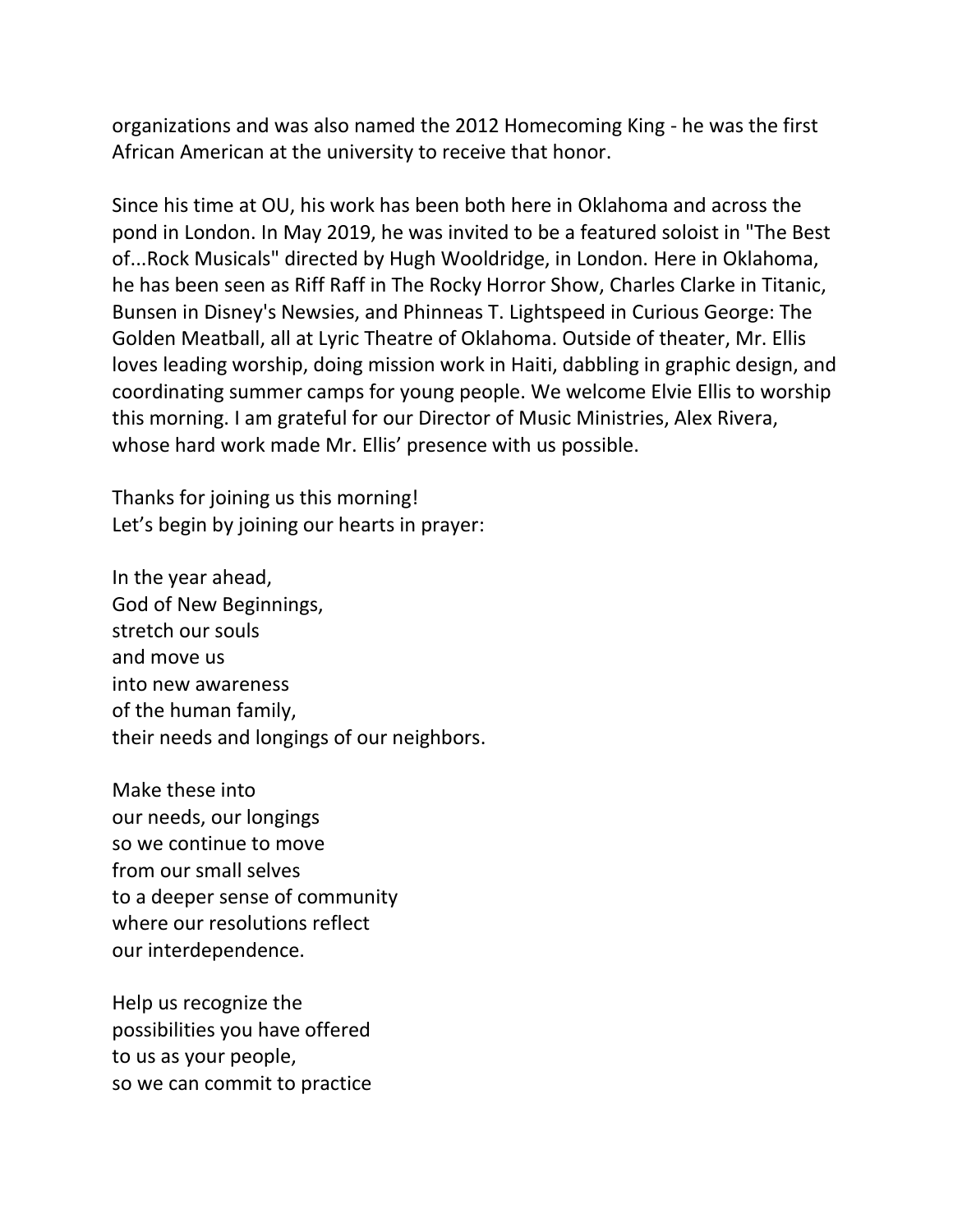the Hope that happens when we gather gratefully in your Name and we hold up to you this fragile, precious world.

Grant us grace, compassion, and courage in this year ahead to sow the seeds of justice and to gather peace in our day. Amen

The Christmas stories in the gospels of Luke and Matthew are rooted in the history and traditions of the Hebrew Bible. As we read them, it is important we try to see these stories through the lens of a people whose history was fraught with occupation and oppression by foreign powers. The ancient Israelites, whose stories are in the Hebrew Bible, and the people for whom the authors of Luke and Matthew in the New Testament, were writing, desperately needed to be saved, but not from an angry God, from their human oppressors.

It is not a stretch to imagine how their stories resonate with Black faith communities in ways that white faith communities still struggle to understand. You see, in predominantly white churches, we naturally tend to see ourselves in these stories as either the victims or the heroes. We imagine ourselves as Mary or Joseph, or one of the shepherds, certainly not a Roman soldier or King Herod, no, never a villain.

But imagine being Black in the United States in the 1800's, while the nation was being built on the backs of Black bodies who were enslaved, separated from their families, beaten and used; or in the 1900's while Black people were lynched, denied the right to vote, segregated, and legally treated as less than white people. And even in the 2000's as Black people make up a disproportionate number in our prisons, are disproportionately negatively affected by COVID-19, gun violence, the criminal justice system, and poverty. Keeping these things in mind, I hope we can consider "the something new" these texts and spirituals might have to say to us today, at the dawn of this new year.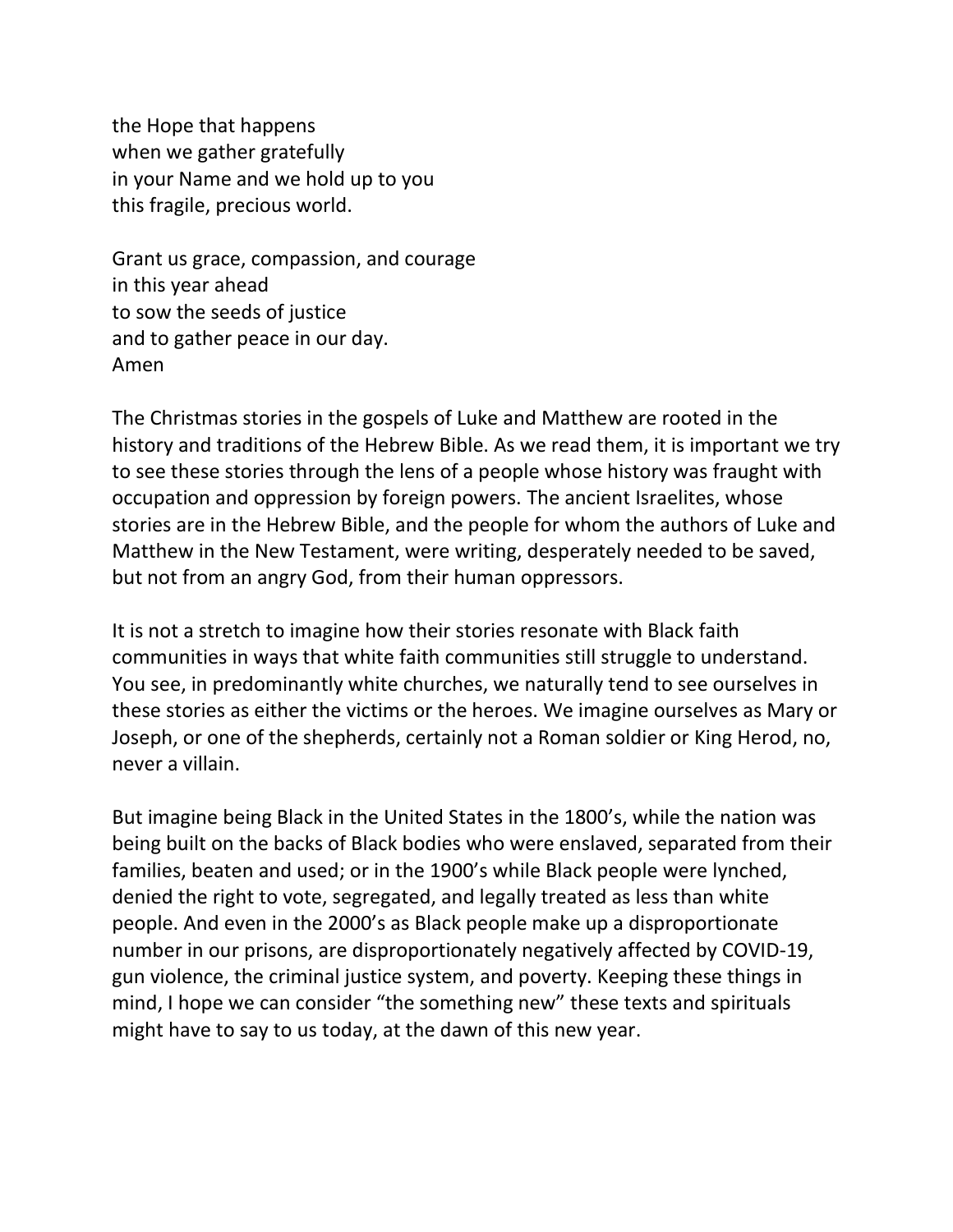Isaiah 9:1-6 served originally as a prophecy for the coronation of a Judean king, probably King Hezekiah. It celebrated the rise to power of a king in the tradition of King David. In the Christian tradition, this text has been used as a prophecy looking toward the birth of Jesus.

Isaiah 9:2-6 The people who walked in darkness have seen a great light; those who lived in a land of deep darkness on them light has shined. **<sup>3</sup>** You have multiplied the nation, you have increased its joy; they rejoice before you as with joy at the harvest, as people exult when dividing plunder. **4** For the yoke of their burden, and the bar across their shoulders, the rod of their oppressor, you have broken as on the day of Midian. **5** For all the boots of the tramping warriors and all the garments rolled in blood shall be burned as fuel for the fire. **6** For a child has been born for us, a son given to us; authority rests upon his shoulders; and he is named Wonderful Counselor, Mighty God, Everlasting Father, Prince of Peace. **<sup>7</sup>**His authority shall grow continually, and there shall be endless peace for the throne of David and his kingdom. He will establish and uphold it with justice and with righteousness from this time onward and forevermore. The zeal of the Lord of hosts will do this.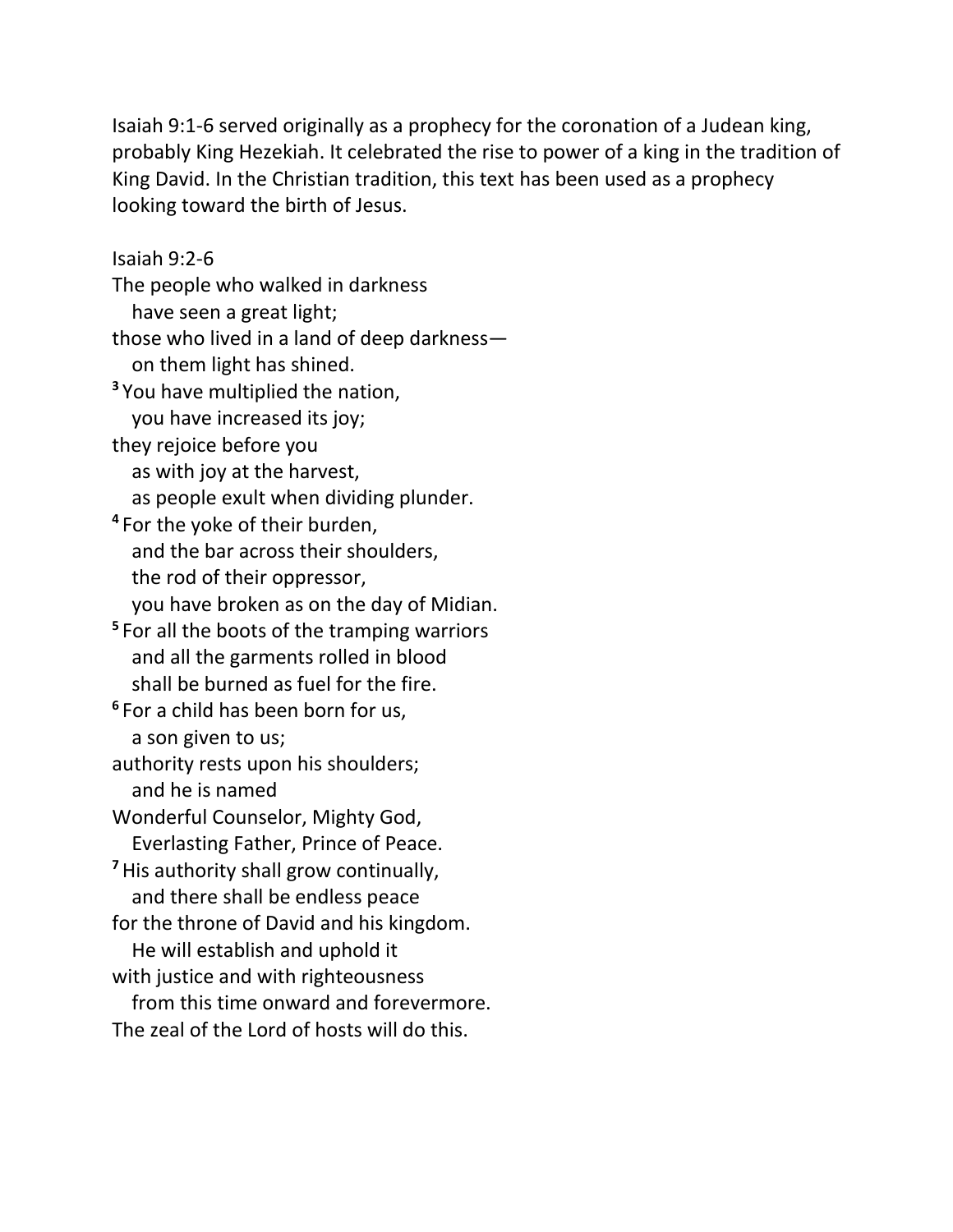The following spiritual, *My Lord, What a Morning* has its roots in African American churches in the 1800s. Hymnody scholar Eileen Southern writes, "While many spirituals may have been conceived on plantations in the southern United States, free African Americans also composed them 'in the independent black congregations of the North, where black congregations, freed from the supervision of white clergymen, could conduct their religious services as they wished' *My Lord, What a Morning* appears to have been one of those composed in the North."

Eileen Southern, "An Origin for the Negro Spiritual," *The Black Scholar* [*Black Music*] 3, no. 10 (Summer 1972), 11.

# *My Lord, What a Morning*

The story of Jesus' birth in the Gospel of Luke, was written amid Roman occupation of Israel. The author wrote a generation or two after Jesus' birth. By then, the second Jerusalem temple had been destroyed and Luke's community was losing hope that anyone could save them from the oppression of Rome. Luke's story of God working among ordinary people was written to encourage his community, to renew their hope in God and in the one those early Christians believed was sent by God to be their savior, the Messiah.

### Luke 2:1-7

In those days a decree went out from Emperor Augustus that all the world should be registered. **<sup>2</sup>** This was the first registration and was taken while Quirinius was governor of Syria. **<sup>3</sup>** All went to their own towns to be registered. **<sup>4</sup>** Joseph also went from the town of Nazareth in Galilee to Judea, to the city of David called Bethlehem, because he was descended from the house and family of David. **<sup>5</sup>**He went to be registered with Mary, to whom he was engaged and who was expecting a child. While they were there, the time came for her to deliver her child. **<sup>7</sup>** And she gave birth to her firstborn son and wrapped him in bands of cloth, and laid him in a manger, because there was no place for them in the inn.

The spiritual, *Mary Had a Baby*, was a personal song of Black people who were enslaved, originating from the South Carolina coastal island of St. Helena, an often-used port for slave trade. The song was first sung as a call and response as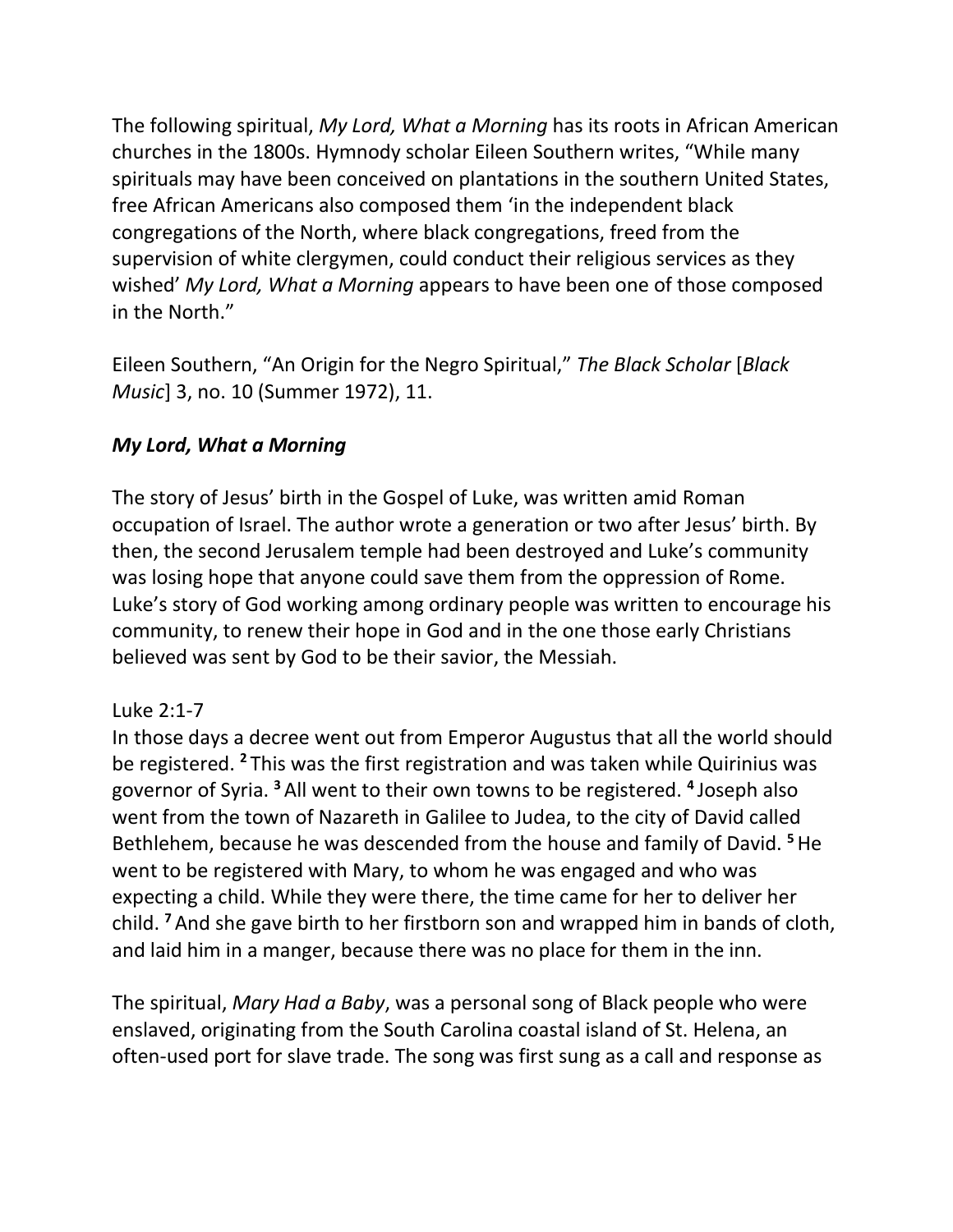slaves gathered for worship in the 1700s. It's been passed down in Black churches for generations.

### *Mary Had a Baby*

It's a beautiful story. But if it ended there, how would people even know this baby had been born? In another example of God using the ordinary to do the extraordinary, some essential workers were called to "go tell it."

# Luke 2:8-20

**8** In that region there were shepherds living in the fields, keeping watch over their flock by night. **<sup>9</sup>** Then an angel of the Lord stood before them, and the glory of the Lord shone around them, and they were terrified. **<sup>10</sup>** But the angel said to them, "Do not be afraid; for see—I am bringing you good news of great joy for all the people: **<sup>11</sup>** to you is born this day in the city of David, a Savior, who is the Messiah, the Lord. **<sup>12</sup>** This will be a sign for you: you will find a child wrapped in bands of cloth and lying in a manger." **<sup>13</sup>** And suddenly there was with the angel a multitude of the heavenly host, praising God and saying, **<sup>14</sup>** "Glory to God in the highest heaven,

 and on earth peace among those whom he favors!" **<sup>15</sup>**When the angels had left them and gone into heaven, the shepherds said to one another, "Let us go now to Bethlehem and see this thing that has taken place, which the Lord has made known to us." **<sup>16</sup>** So they went with haste and found Mary and Joseph, and the child lying in the manger. **<sup>17</sup>**When they saw this, they made known what had been told them about this child; **<sup>18</sup>** and all who heard it were amazed at what the shepherds told them. **<sup>19</sup>** But Mary treasured all these words and pondered them in her heart. **<sup>20</sup>** The shepherds returned, glorifying and praising God for all they had heard and seen, as it had been told them.

Like many spirituals and folk songs, *Go Tell It on the Mountain* does not have a concise origin. The song likely dates back to the mid 1800s and was passed by people who were enslaved from plantation to plantation. The song was made a Christmas classic by a Nashville-born collector of spirituals named John Wesley Work, Jr. Work's love for music started as a child. His father was the director of their church's choir, and though Work Jr. studied Latin and history at Fisk University, he organized singing groups as well. It was the Fisk Jubilee Singers who first introduced this song to white audiences.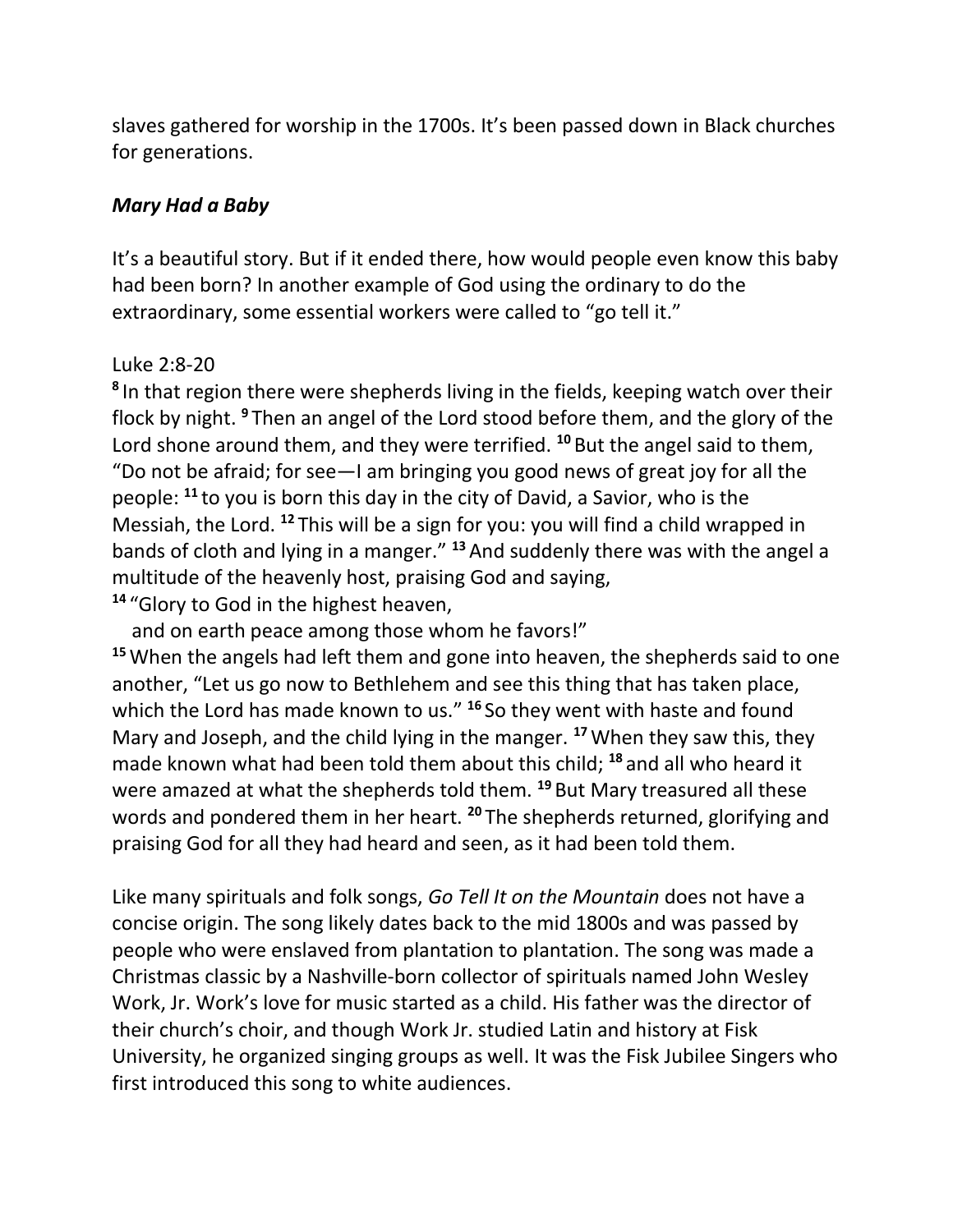# *Go, Tell It on the Mountain*

The author of the Gospel of Matthew told a very different story of young Jesus. There are no details of his birth and no angelic choir singing in the sky in Matthew's story. Instead of being visited by neighboring shepherds on the night of his birth, Jesus was visited by strangers from far away. By the time they arrived, Jesus was probably more of a toddler Jesus than a baby Jesus. In the story, these strangers see and understand things about Jesus that the people around him had yet to see or understand. In Matthew's story, the people who should see, don't. The people who shouldn't understand, do.

### Matthew 2:1-2

In the time of King Herod, after Jesus was born in Bethlehem of Judea, wise men from the East came to Jerusalem, **<sup>2</sup>** asking, "Where is the child who has been born king of the Jews? For we observed his star at its rising and have come to pay him homage."

Roland Hayes was a renowned tenor and composer. He was the first African American male concert artist to receive wide international acclaim. He, too, attended Fisk University and toured with the Fisk Jubilee Singers. Also a composer, in 1948, he published *My Songs; Aframerican Religious Folk Songs Arranged and Interpreted*, a collection of African American spirituals. *Sister Mary Had-a But One Child* was among them.

# *Sister Mary Had-a But One Child*

In ancient times, especially in the near east, the people believed that when something unusual happened in the sky, it was an announcement of divine activity. The star the wise men followed led them to what God was doing among the people.

### Matthew 2:9-12

they set out; and there, ahead of them, went the star that they had seen at its rising, until it stopped over the place where the child was. **<sup>10</sup>**When they saw that the star had stopped, they were overwhelmed with joy. **<sup>11</sup>**On entering the house, they saw the child with Mary his mother; and they knelt down and paid him